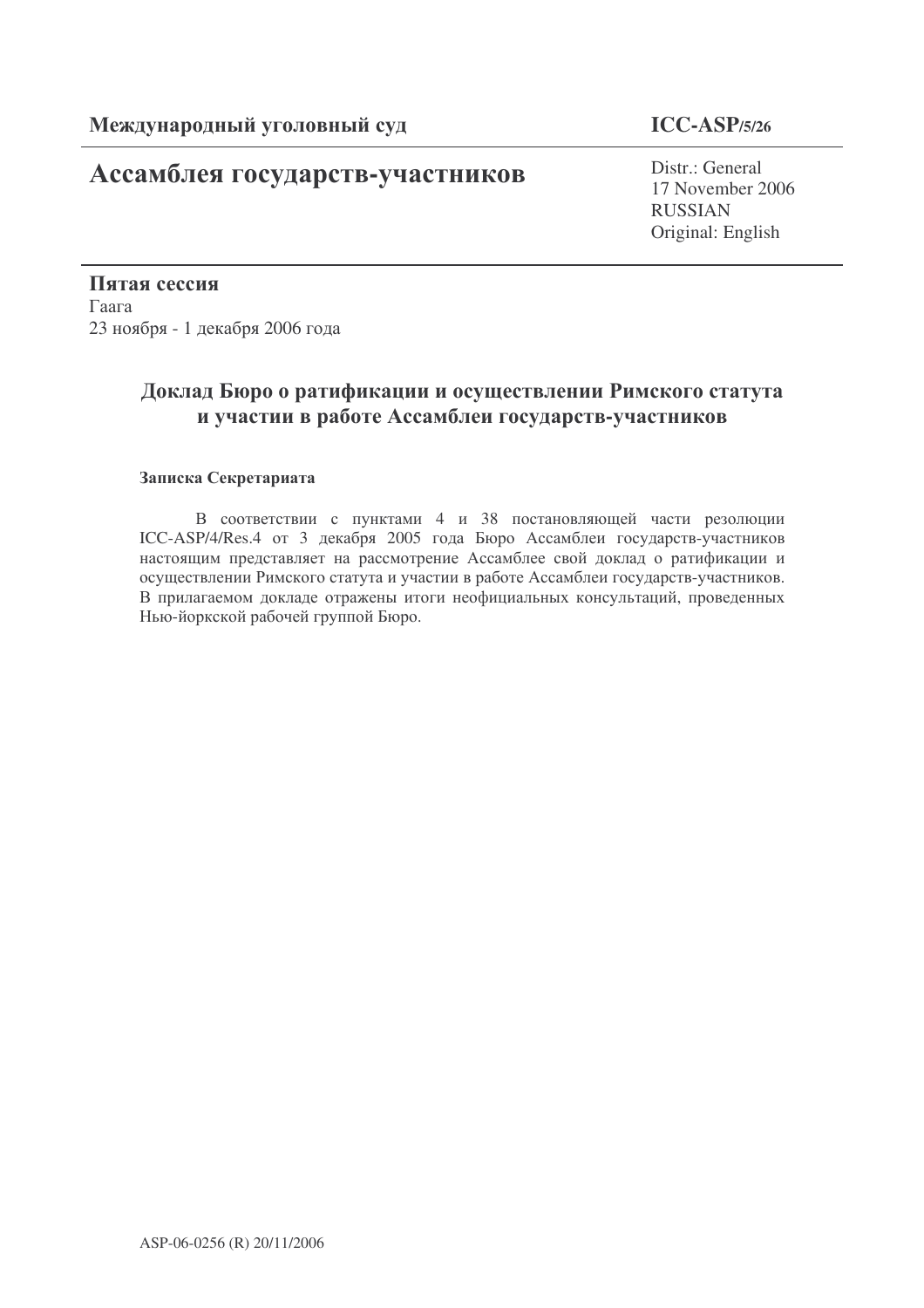### Доклад Бюро о ратификации и осуществлении Римского статута и участии в работе Ассамблеи государств-участников

### Процедура и консультации

На своей четвертой сессии Ассамблея государств-участников Римского статута  $1.$ **VTOЛOBHOTO** суда («Ассамблея») приняла в Межлунаролного резолюции ICC-ASP/4/Res.4 нижеследующие решения, касающиеся увеличения количества ратификаций и обеспечения всестороннего осуществления Римского статута, а также расширения участия в работе Ассамблеи:

постановляет без ущерба для функций Генерального секретаря  $\langle 4.$ Организации Объединенных Наций в его качестве депозитария Римского статута непрерывно следить за ходом ратификации и осуществлять мониторинг изменений в области имплементационного законодательства, среди прочего, с целью содействия оказанию технической помощи, которую государстваучастники Римского статута или государства, желающие стать его участниками, возможно, пожелают запросить у других государств-участников или учреждений в соответствующих областях, и просит Бюро рассмотреть меры, которые могли бы быть приняты Ассамблеей, Секретариатом Ассамблеи государств-участников или государствами-участниками в целях содействия увеличению количества ратификаний и облегчения всестороннего осуществления Римского статута, и доложить о них Ассамблее до начала ее пятой сессии:»

 $\&38.$ постановляет временно изменить условия использования Целевого фонда, созданного в соответствии с пунктом 1 резолюции ICC-ASP/2/Res.6, в 2006 году, с тем чтобы предоставить возможность другим развивающимся государствам использовать средства этого Фонда для расширения возможностей участия таких государств в работе Ассамблеи государствучастников в ходе совещаний в Гааге и не только в Гааге, и просит Бюро рассмотреть условия использования этого Целевого фонда и представить пятой сессии Ассамблеи государств-участников через Бюджетно-финансовый комитет рекомендации по применению критериев доступа к этому Фонду с целью максимально эффективного использования его с учетом имеющихся ресурсов, призывает государства, международные организации, частных лиц, корпорации и других субъектов делать взносы в этот Фонд и выражает свою признательность тем, кто уже сделал такие взносы;»

По решению Бюро от 14 февраля 2006 года просьбы, адресованные Бюро в  $2.$ пунктах 4 и 38 резолюции ICC-ASP/4/Res.4, были переданы Нью-йоркской рабочей группе.

 $3.$ В апреле-июле 2006 года координатор г-жа Дженифер Макайвер (Новая Зеландия) провела ряд неофициальных консультаций с экспертами Секретариата Суда и Секретариата Ассамблеи государств-участников, представителями государствучастников и региональных групп, а также с представителями Коалиции в поддержку Международного уголовного суда и других неправительственных организаций. Она встретилась также с экспертами Управления Организации Объединенных Наций по правовым вопросам и Департамента Организации Объединенных Наций по экономическим и социальным вопросам с целью изучения имеющегося у них опыта управления целевыми фондами.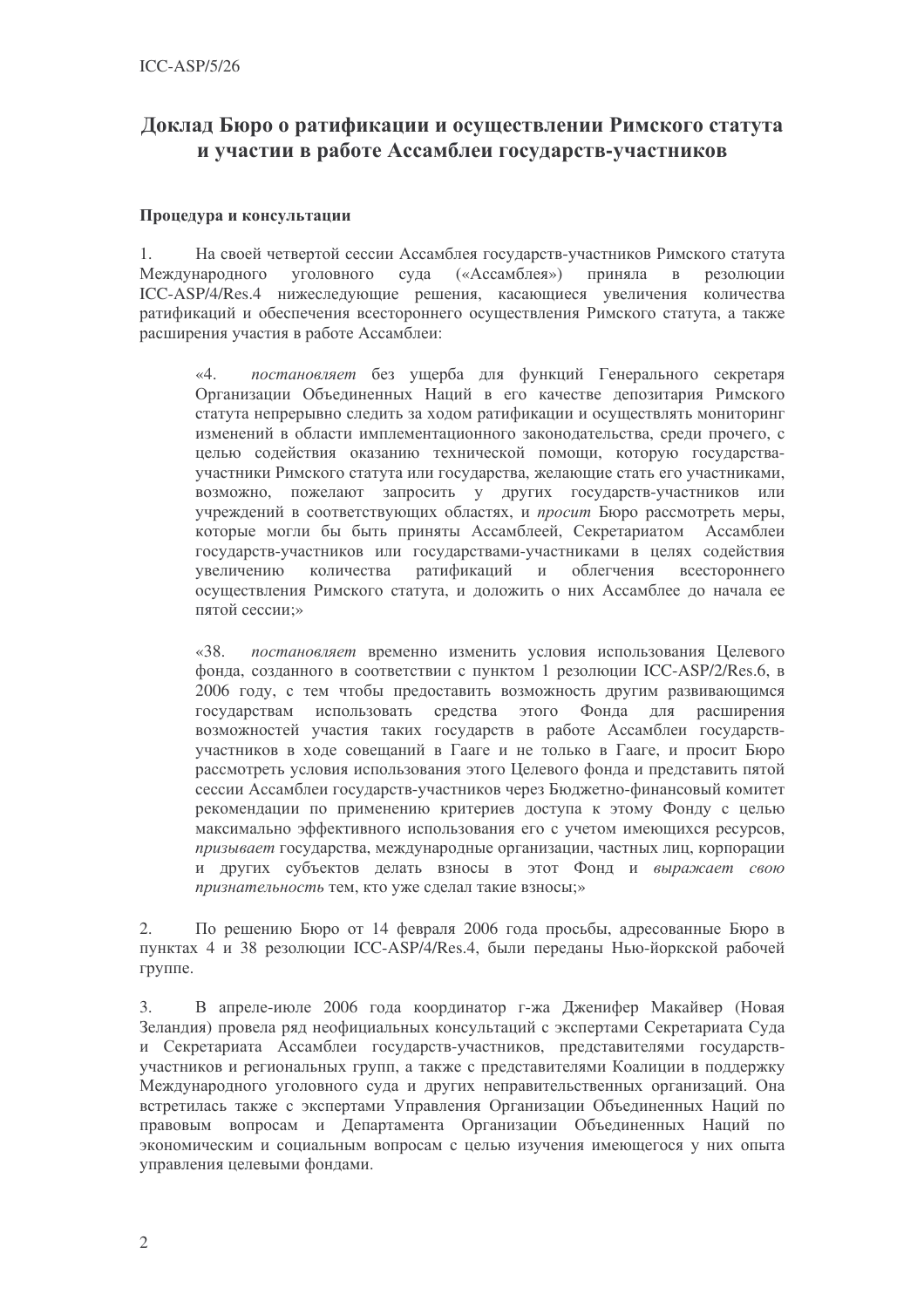$4.$ 27 июня, 7 и 13 июля 2006 года координатор провела три совещания Ньюйоркской рабочей группы с представителями государств-участников и других государств, проявивших интерес к этим совещаниям. На совещании 27 июня представители заинтересованных неправительственных организаций провели для участников брифинг о своей работе над вопросами, рассматриваемыми Рабочей группой, и о мерах, которые можно было бы принять для решения этих вопросов.

 $5.$ В настоящем докладе отражены результаты консультаций, проведенных координатором Нью-йоркской рабочей группы в связи с просьбами, адресованными Бюро в пунктах 4 и 38 резолюции ICC-ASP/4/Res.4 Ассамблеи.

#### Выволы

В резолюции ICC-ASP/4/Res.4 признается, что всеобщая ратификация и 6. всестороннее осуществление Римского статута Международного уголовного суда имеют чрезвычайно важное значение для обеспечения справедливости и успешной борьбы с безнаказанностью. В ней признано также важное значение широкого участия в совешаниях и деятельности Ассамблеи государств-участников.

7. С момента принятия Римского статута в 1998 году уже много было сделано и продолжает делаться для содействия всеобщему присоединению к Римскому статуту и его всестороннему осуществлению государствами-участниками. Настойчивые усилия представителей неправительственных кругов, включая инициативы, направленные на повышение осведомленности, оказание технической помощи и сбор соответствующей информации (например, информации о типовом имплементационном законолательстве и типовых соглашениях о сотрудничестве и информации о соответствующих препятствиях и политических изменениях в конкретных странах) получили высокую оценку государств-участников. Ряд государств-участников  $\,$   $\,$   $\,$   $\,$ региональных организаций активно способствовали также ратификации и всестороннему осуществлению Статута, в том числе посредством разработки национальных и региональных стратегий и планов действий с этой целью.

8. Эту работу необходимо продолжать и интенсифицировать. В процессе разработки для Ассамблеи плана действий по ратификации и всестороннему осуществлению много можно было бы почерпнуть из предыдущего опыта. Так, например, государства могут оказывать поддержку и стимулирующее воздействие, в том числе на ближайших соседей и в рамках тех регионов и группировок, к которым они принадлежат.

По состоянию на конец июня 2006 года насчитывалось 100 государств-9. участников Римского статута, что является значительным достижением за семилетний период, истекший с момента его принятия в 1998 году. К концу 2002 года было сдано на хранение уже около 87 документов о присоединении к Римскому статута. За три года, последовавших за 2002 годом, темпы ратификации Статута существенно снизились. В 2003, а также в 2004 году пять государств стали участниками Статута. В 2005 году были получены три новые ратификационные грамоты. До настоящего времени в 2006 году ни одно новое государство не пополнило перечня государствучастников<sup>1</sup>.

<sup>1</sup> После подготовки Рабочей группой настоящего доклада были сданы на хранение одна ратификационная грамота и один документ о присоединении к Римскому статуту. Кроме того, 3 ноября 2006 года депозитарий сообщил, что 3 июня 2006 года - день присоединения - Статут вступил в действие еще для одного государства. Соответственно, по состоянию на 1 ноября 2006 года насчитывается 103 государства-участника Римского статута.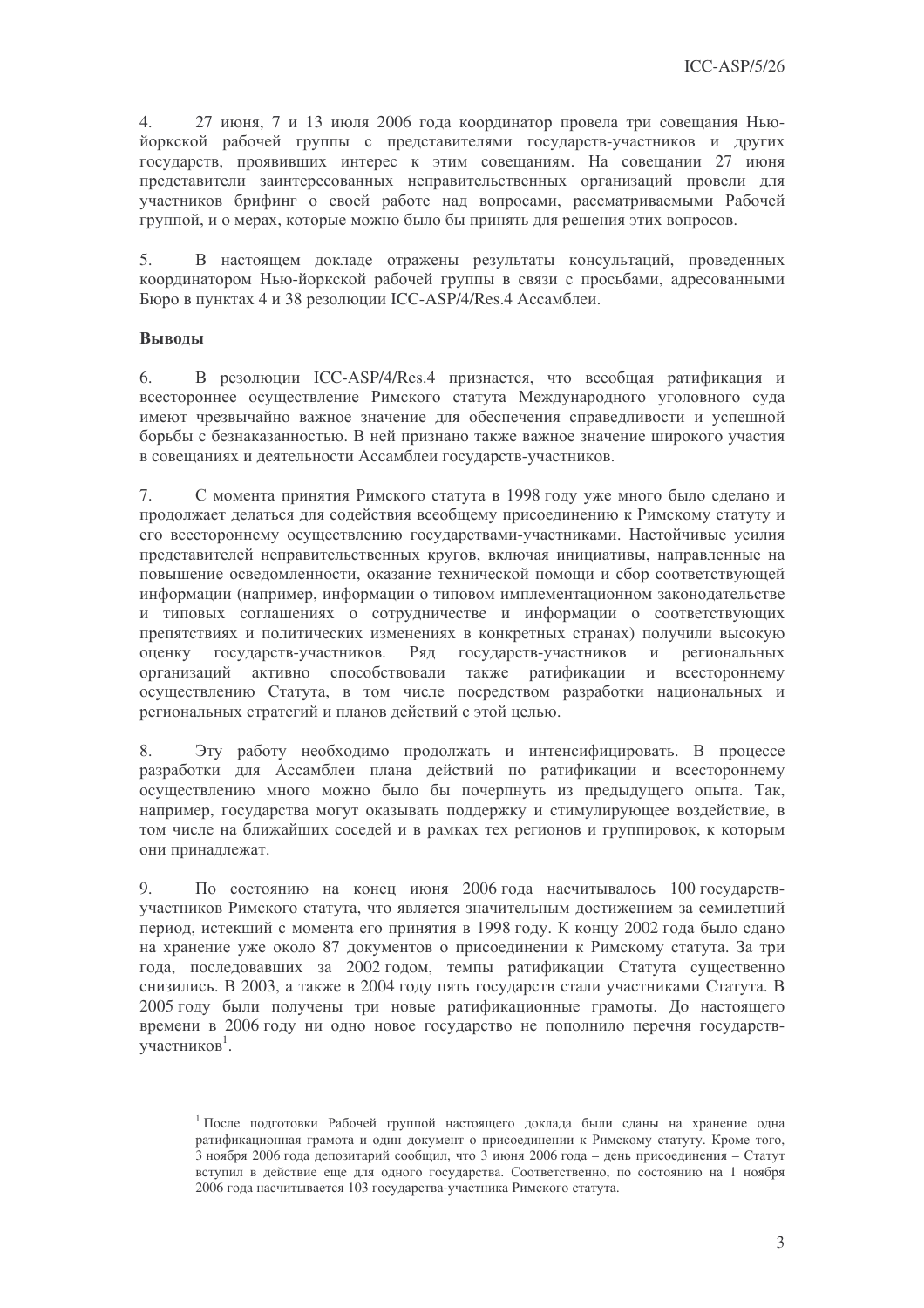10. Аналогичным образом, в последние годы сократилось количество государствучастников, участвующих в ежегодных сессиях Ассамблеи. В 2003 году все государства-участники Римского статута присутствовали на второй сессии Ассамблеи. В 2004 году десять государств-участников не присутствовали на третьей сессии, а в 2005 году 17 государств-участников не присутствовали на четвертой сессии.

 $11.$ Рабочая группа выразила свою озабоченность по этому поводу.

12. Был выявлен ряд препятствий, мешающих увеличению количества ратификаций и более полному осуществлению Римского статута. Было установлено, что главным препятствием к этому у государств, еще не ставших участниками Статута, является отсутствие политической воли. Отсутствие политической воли может объясняться различными факторами, включая в отдельных случаях низкие уровни информированности общественности о Суде и его вкладе в международное уголовное правосудие. Усилия ряда государств по достижению договоренностей  $\overline{0}$ непредоставлении лиц в распоряжение Суда вызывают реальную озабоченность на практике и даже серьезно препятствуют ратификации или всестороннему осуществлению. К другим основным препятствиям относятся юридические и технические сложности, как-то: отсутствие желания и/или способности разработать имплементационное законодательство, имеющиеся  $\,$  B  $\,$ конкретных странах конституционные препоны и необходимость завершения работы по преступлению агрессии. В ряде случаев препятствием к ратификации служат уровни начисленных взносов, которые должны делать государства-участники Римского статута, в других же случаях в качестве препятствия выступает бремя, которое приходится нести нынешним государствам-участникам и которое уменьшится по мере роста количества государств. ратифицировавших Статут.

 $13.$ Рабочая группа выразила мнение, что содействие всеобщему присоединению к Статуту и его всестороннему осуществлению является основной обязанностью государств и что государствам следует активизировать свои усилия в этой области, в том числе путем проведения соответствующей работы со своими ближайшими региональными партнерами. Усилия должны включать двусторонний и региональный политический диалог, инициативы по повышению осведомленности, техническую и финансовую помощь и усиление приверженности государств-участников делу обеспечения эффективного и успешного функционирования Суда.

Кроме того, Секретариату Ассамблеи государств-участников следует, 14. используя имеющиеся ресурсы, выступать в качестве координационного центра в отношении всей информации, касающейся ратификации и всестороннего осуществления Римского статута и участия в работе Ассамблеи. Эта информационнокоординационная роль поможет обеспечить целенаправленность усилий, избегать их дублирования и извлекать максимальную выгоду из запланированных мероприятий.

 $15.$ Группа также высказала мнение, что всестороннее участие государствучастников в сессиях и деятельности Ассамблеи имеет важное значение для поддержания и усиления приверженности делу всестороннего осуществления Римского статута и делу Суда. Более широкое участие в работе Ассамблеи государств, не являющихся участниками Статута, и наблюдателей также является одним из лейственных способов углубления понимания работы Суда и расширения оказываемой ему поддержки.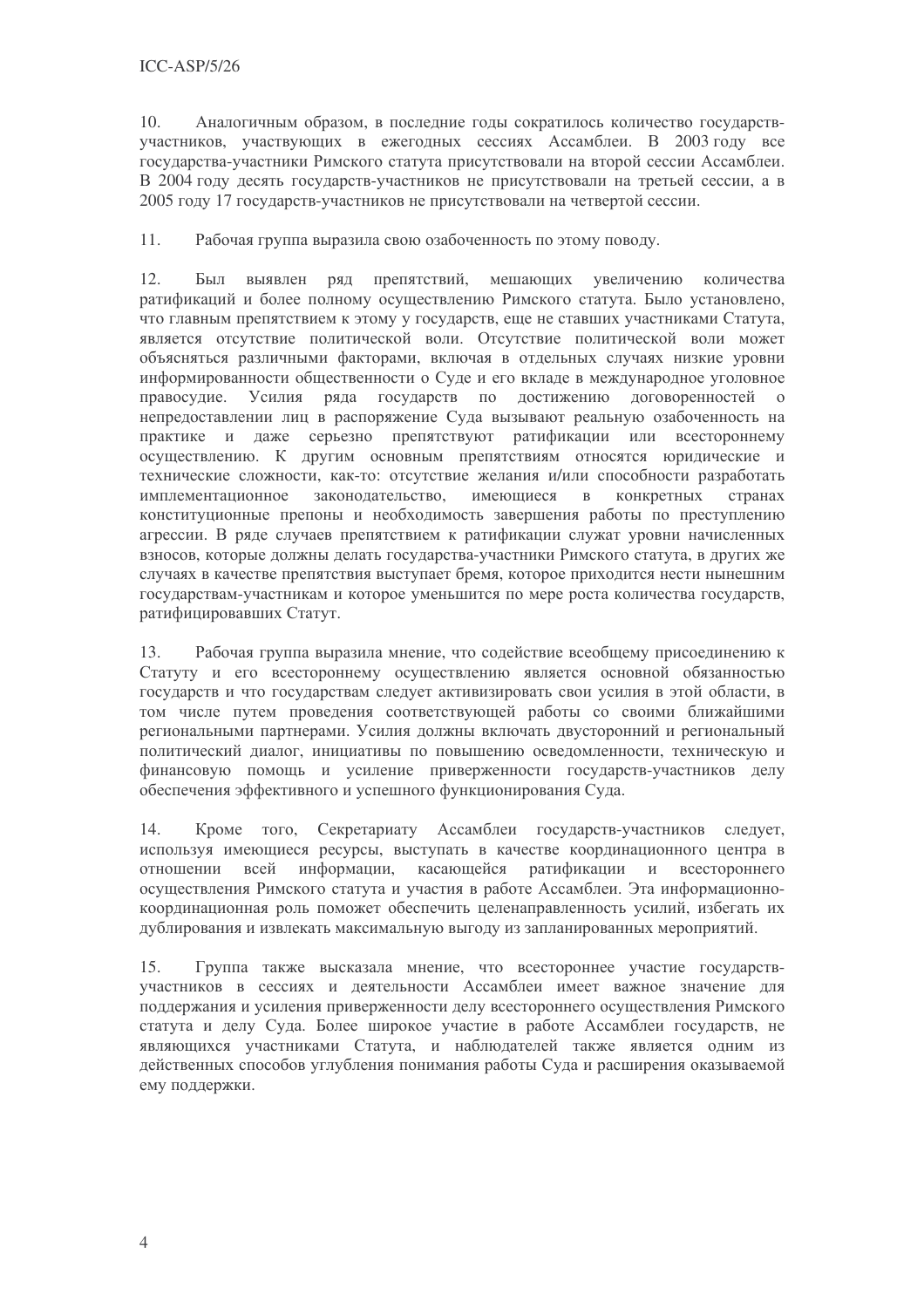16. Группа выразила мнение, что в интересах расширения участия в работе Ассамблеи необходимо официально изменить круг ведения Целевого фонда для участия наименее развитых стран и других развивающихся государств в работе Ассамблеи государств-участников, с тем чтобы дать и другим развивающимся государствам возможность пользоваться благами Фонда. Однако было высказано мнение, что в процессе распоряжения средствами расширенного Целевого фонда доступ к Фонду в приоритетном порядке должен предоставляться государствамучастникам, в частности тем государствам-участникам, которые являются наименее развитыми странами.

#### Рекоменляции

17. Рабочая группа рекомендует Бюро направить на рассмотрение Ассамблее государств-участников настоящий доклад и проект плана действий, содержащийся в приложении к нему.

Рабочая группа также рекомендует внести следующие изменения в пункты 4 и 18 38 постановляющей части резолюции ICC-ASP/4/Res.4<sup>2</sup> для рассмотрения Ассамблеей на ее пятой сессии:

постановляет без ущерба для функций Генерального секретаря  $u\Delta$ Организации Объединенных Наций в его качестве депозитария Римского статута непрерывно следить за ходом ратификации и осуществлять мониторинг изменений в области имплементационного законодательства, среди прочего, с целью содействия оказанию технической помощи, которую государстваучастники Римского статута или государства, желающие стать его участниками, возможно, пожелают запросить у других государств-участников или учреждений в соответствующих областях, и с этой целью постановляет принять и осуществлять прилагаемый к настоящей резолюции проект плана действий по обеспечению всеобщего присоединения к Римскому статуту Международного уголовного суда и его всестороннего осуществления и просит Бюро рассмотреть осуществление плана действий и прогресс в достижении его целей и доложить о них Ассамблее до начала ее шестой сессии;»

 $\&38.$ постановляет просить Секретаря Суда пересмотреть условия использования Целевого фонда, созданного в соответствии с пунктом 1 резолюции ICC-ASP/2/Res.6, в 2006 году, с тем чтобы предоставить возможность другим развивающимся государствам использовать средства этого Фонда для расширения возможностей участия таких государств в заседаниях Ассамблеи государств-участников, просит Секретариат обеспечить широкое распространение среди развивающихся стран информации о возможности оказания помощи за счет средств Целевого фонда заблаговременно до начала ежегодной сессии Ассамблеи государств-участников и предоставление также первоочередного доступа к Фонду государствам-участникам Римского статута, в частности тем, которые являются наименее развитыми странами, и вновь подтверждает свой призыв к государствам, международным организациям, частным лицам, корпорациям и другим субъектам делать взносы в этот Фонд и выражает свою признательность тем, кто уже сделал такие взносы;»

<sup>&</sup>lt;sup>2</sup> Предлагаемые новые формулировки подчеркнуты.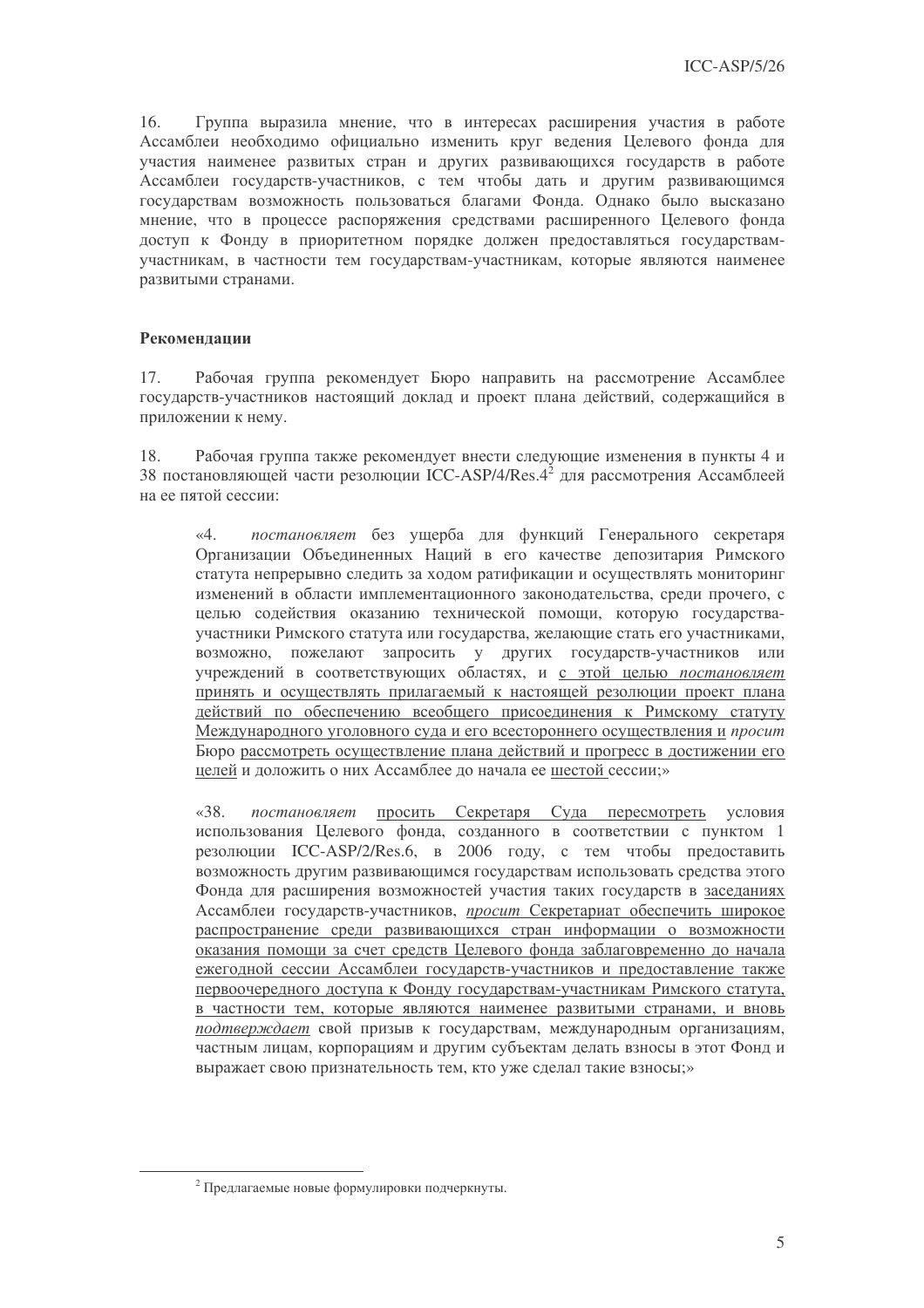### Приложение

# Проект плана действий Ассамблеи государств-участников по обеспечению всеобщего присоединения к Римскому статуту Международного уголовного суда и его всестороннего осуществления

### Цели

 $\mathbf{1}$ . Всеобщее присоединение к Римскому статуту Международного уголовного суда является настоятельной необходимостью, если мы намерены положить конец безнаказанности лиц, совершающих самые серьезные преступления, вызывающие озабоченность международного сообщества, способствовать предупреждению подобных преступлений и создать прочные гарантии уважения к осуществлению международного правосудия и обеспечения его соблюдения.

 $2.$ Равным образом всестороннее и эффективное осуществление Римского статута всеми государствами-участниками имеет важнейшее значение для достижения этих целей.

#### Государства-участники

 $3.$ Главную ответственность за достижение целей, изложенных выше в пунктах 1 и 2, несут государства-участники. Государства должны в полной мере использовать имеющиеся в их распоряжении политические, финансовые и технические средства для продолжения и укрепления своей деятельности по достижению этих целей.

С этой целью государства-участники должны активно содействовать всеобшему  $\overline{4}$ . присоединению и всестороннему осуществлению, в том числе с помощью двусторонних и региональных отношений, например, путем разработки инициатив, сконцентрированных на соседних государствах и регионах, субрегионах или других группах, в которые они входят, а также на конкретных препятствиях, с которыми сталкиваются эти государства, регионы, субрегионы или группы.

Кроме того, государства-участники должны укреплять свою собственную  $5<sub>1</sub>$ приверженность Суду и Римскому статуту, с тем чтобы обеспечить становление мощного, эффективного и действенного учреждения и тем самым стимулировать другие государства к присоединению.

6. Деятельность государств-участников должна включать:

> прямые политические и иные контакты с соответствующими a) государствами, региональными группами или региональными организациями в целях формирования политической воли и поддержки для ратификации и всестороннего осуществления Римского статута;

> $b)$ по мере необходимости усилия, направленные на включение в повестку дня пункта, посвященного Суду, в любых двусторонних контактах, в том числе на высшем уровне, с государствами, не являющимися участниками;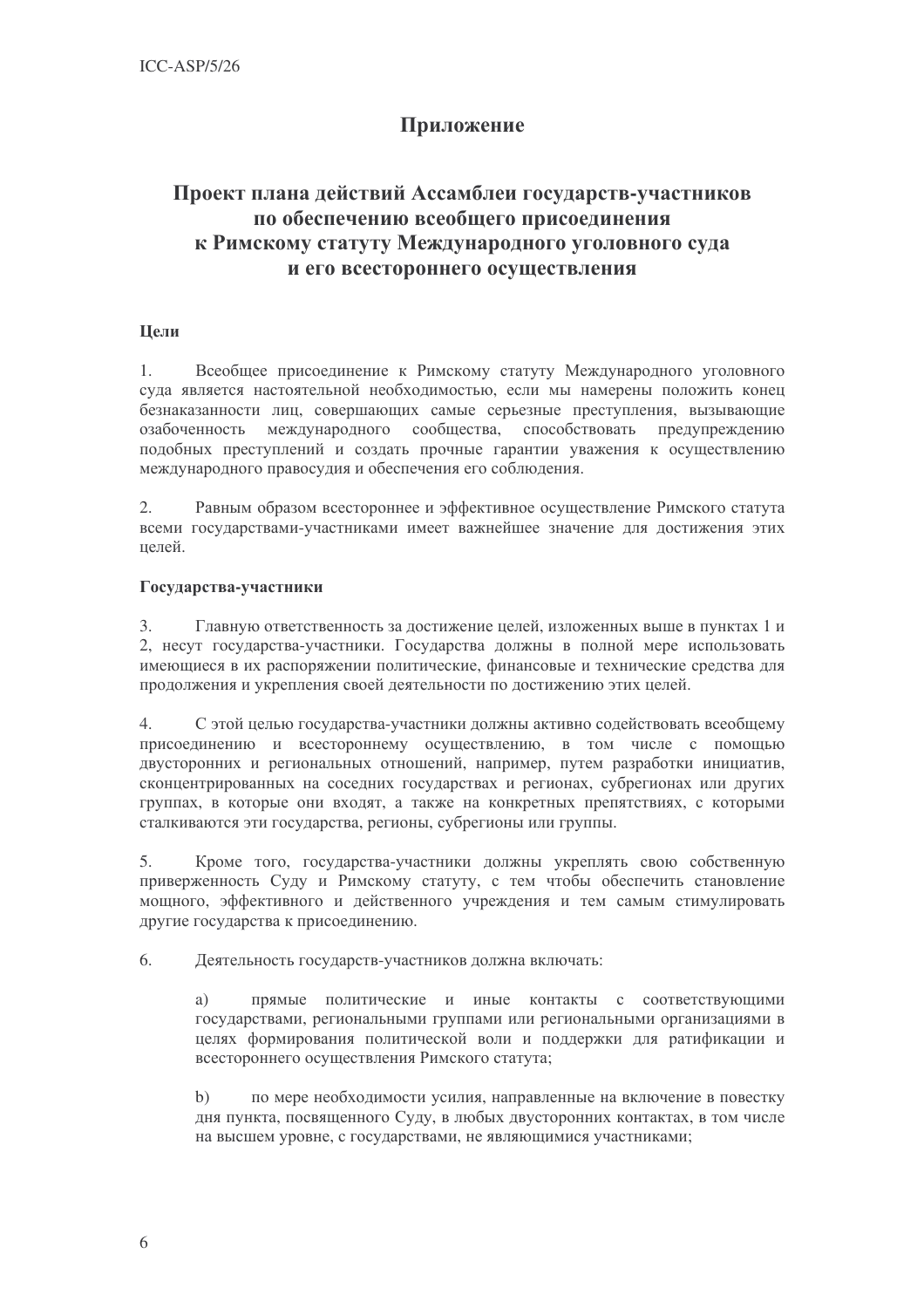ратификацию  $\,$   $\,$   $\,$   $\,$ всестороннее осуществление Соглашения  $c)$  $\mathbf{o}$ привилегиях и иммунитетах Международного уголовного суда и содействие его ратификации и осуществлению другими государствами, которые еще не являются участниками Соглашения;

 $\mathrm{d}$ оказание технической или финансовой помощи государствам, желающим стать участниками Римского статута, а также государствам и другим субъектам, желающим содействовать всеобщему присоединению к нему;

созыв и поддержку семинаров, конференций и других национальных,  $e)$ региональных или международных мероприятий, направленных на содействие ратификации и всестороннему осуществлению Римского статута и оказанию ему поддержки;

 $f$ ) широкое распространение информации о Суде и его роли, в том числе путем рассмотрения вопроса о приглашении представителей Суда или Секретариата Ассамблеи государств-участников для выступления на национальных, региональных и международных мероприятиях;

определение национального центра для связи по вопросам, касающимся  $\mathbf{g}$ ) содействия ратификации и всестороннему осуществлению Римского статута;

 $h)$ предоставление Секретариату Ассамблеи государств-участников («Секретариат») информации, касающейся содействия ратификации и всестороннему осуществлению Римского статута, включая, в частности:

- информацию о препятствиях на пути ратификации или  $\mathbf{i}$ всестороннего осуществления, с которыми сталкиваются государства;
- $\overline{ii}$ ) национальные или региональные стратегии или планы действий солействию ратификации и/или всестороннему  $\overline{10}$ осушествлению:
- $\overline{111}$ потребности в технической и другой помоши и программы ее оказания:
- $iv)$ планируемые мероприятия и действия;
- примеры законодательства по осуществлению Римского статута;  $V)$
- двусторонние соглашения о сотрудничестве между Судом и  $\overline{vi}$ государствами-участниками;
- $vii)$ решения конституционных вопросов, связанных  $\mathcal{C}$ ратификацией;
- $viii)$ национальные центры для связи по вопросам, касающимся содействия ратификации и всестороннему осуществлению.

всестороннее и эффективное осуществление Римского статута, включая  $\mathbf{i}$ обязанность в полной мере сотрудничать с Судом. Для этого любое государство, сталкивающееся с трудностями в обеспечении всестороннего осуществления, должно надлежащим образом выявить свои потребности в помощи в целях получения соответствующей технической и/или финансовой помоши·

активное участие в заседаниях и мероприятиях Ассамблеи государств- $\mathbf{i}$ участников и ее вспомогательных органов и их поддержка в целях, в частности, содействия присутствию на заседаниях Ассамблеи представителей других государств-участников и государств, еще не являющихся участниками.